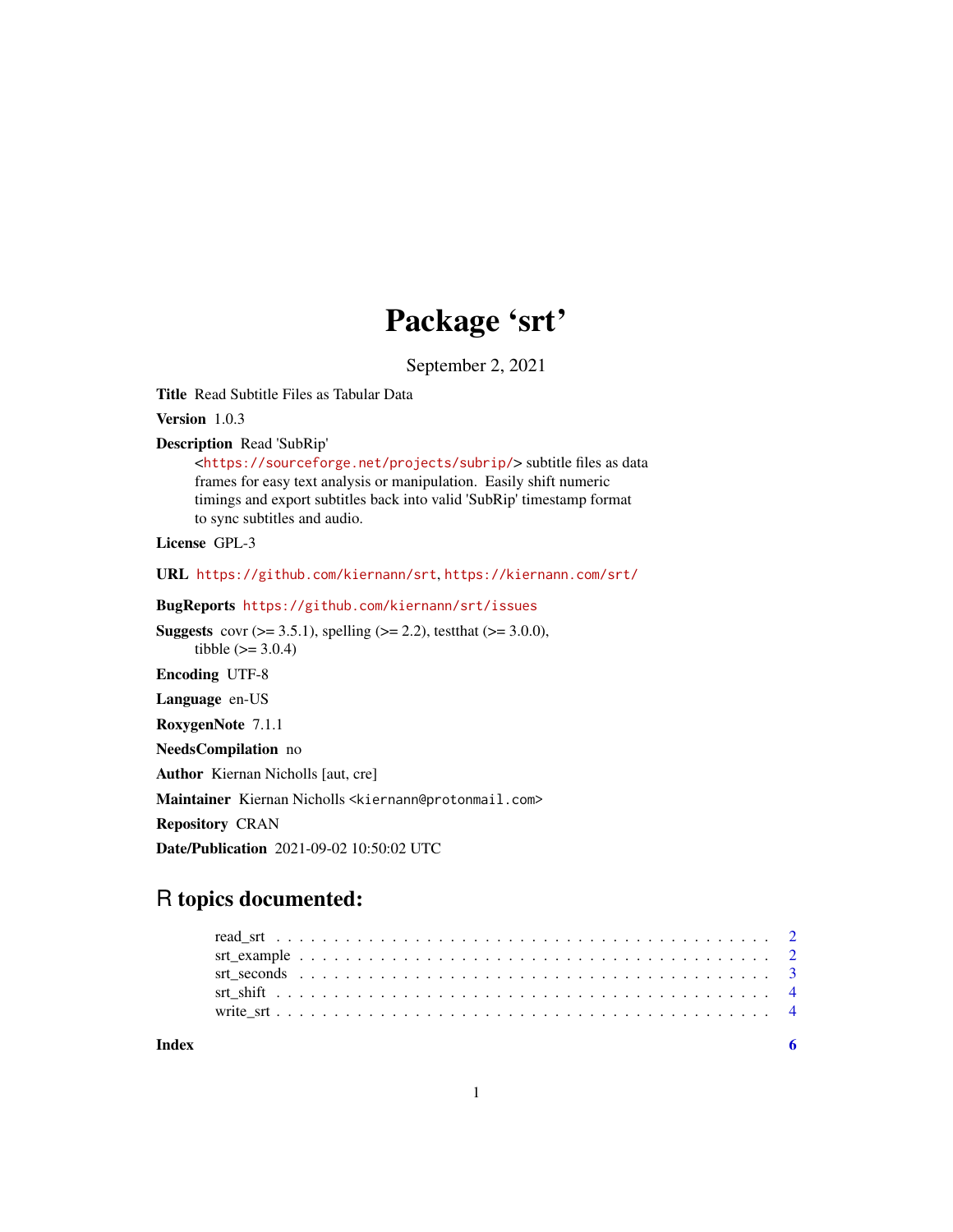<span id="page-1-1"></span><span id="page-1-0"></span>

#### Description

Convert the SubRip file format to a tabular data frame of times and text.

#### Usage

```
read_srt(path, collapse = "\n")
```
#### Arguments

| path     | A path or connection to an . srt file.               |
|----------|------------------------------------------------------|
| collapse | The character with which to separate subtitle lines. |

#### Details

The SubRip format is a newline-separated, non-tabular text file with groups of subtitle text separated by a newline character and preceded by an index and a timestamp string containing the length of the spoken subtitle text. These components (index, time, text) can be parsed individually and combined into a data frame of subtitle groups.

#### Value

A data frame of subtitles.

#### Examples

```
# read linear text to tabular data
read_srt(srt_example(), collapse = " ")
```
srt\_example *Get path to srt example*

#### Description

srt comes bundled with a number of sample files in its inst/extdata directory. This function make them easy to access.

#### Usage

```
srt_example()
```
#### Details

*It's a Wonderful Life* (1946) entered the public domain in 1974.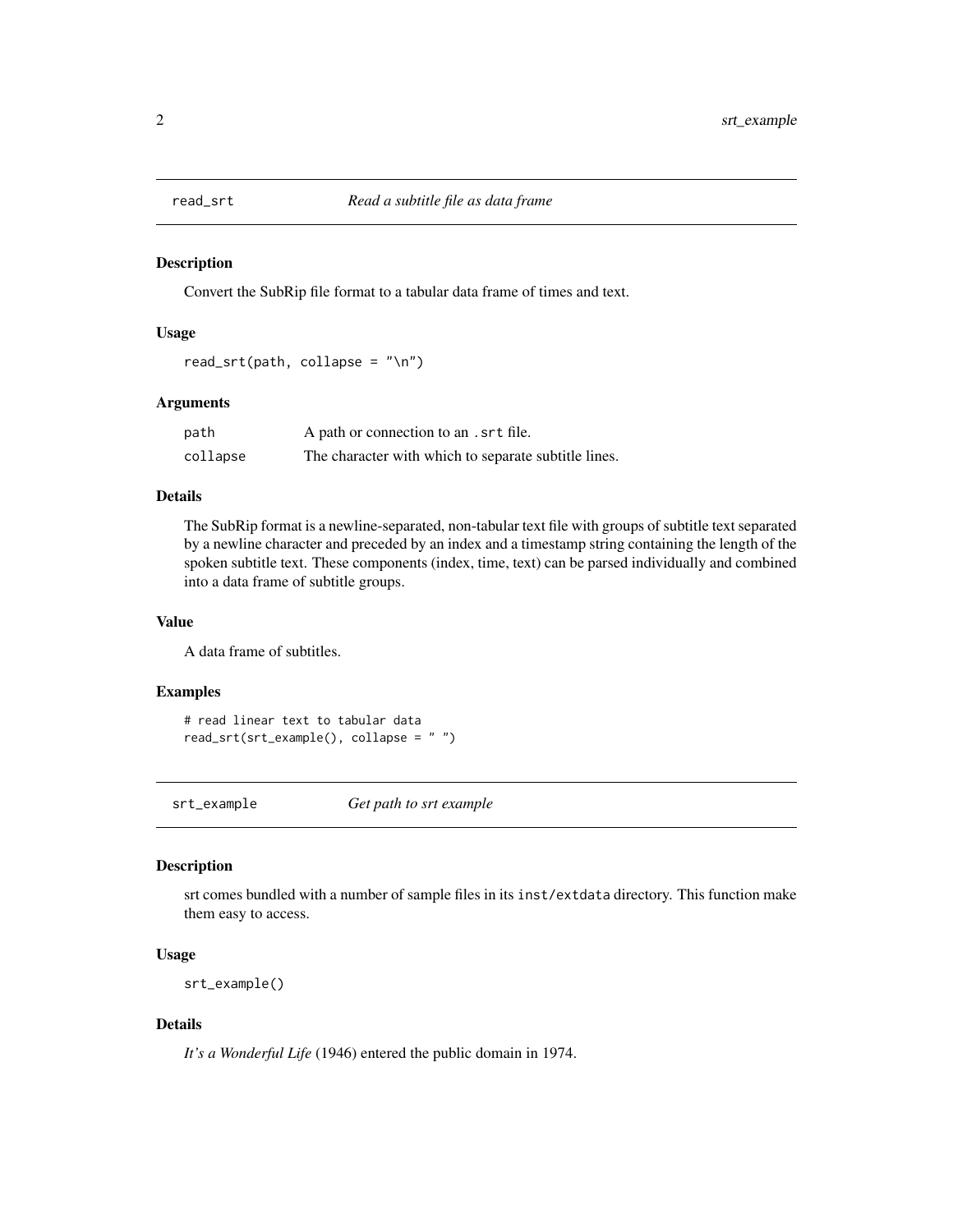#### <span id="page-2-0"></span>srt\_seconds 3

#### Value

The path or name to a example .srt file.

#### Examples

srt\_example()

srt\_seconds *Parse components of a subtitle file*

#### Description

Parse components of a subtitle file

#### Usage

```
srt_seconds(x)
srt_index(x)
```
 $srt\_text(x, collapse = "\\n")$ 

#### Arguments

| x        | A character vector with the lines of an . srt file.  |
|----------|------------------------------------------------------|
| collapse | The character with which to separate subtitle lines. |

#### Value

The parsed individual components of a subtitle: integer indexes, numeric times, and collapsed string subtitles.

#### Examples

```
# return individual components of each subtitle
x <- readLines(srt_example())
head(srt_seconds(x)[[1]])
head(srt_index(x))
head(srt_text(x))
```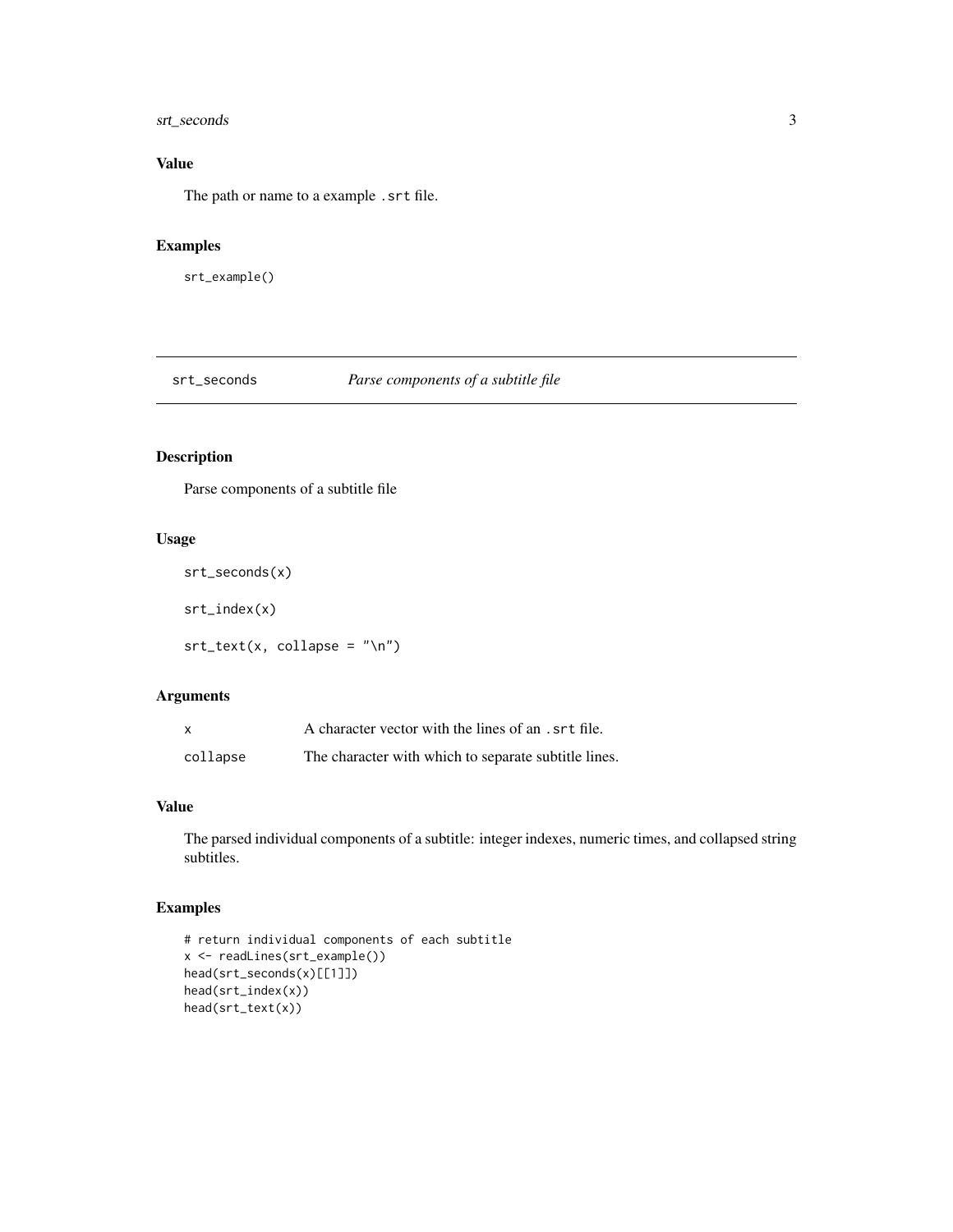<span id="page-3-0"></span>

#### Description

Uniformly shift subtitle times

#### Usage

srt\_shift(x, seconds)

#### Arguments

| $\mathsf{x}$ | A subtitle data frame from read_srt().                 |
|--------------|--------------------------------------------------------|
| seconds      | The number of seconds to shift the start and end time. |

#### Details

Here is a workflow of how a linear srt file is shifted in R.

read\_srt(file) %>% srt\_shift(2.1) %>% write\_srt(file)

#### Value

The numeric start times uniformly shifted by some amount.

#### Examples

```
# shift all start and stop by a some time
x <- read_srt(srt_example(), collapse = " ")
srt_shift(x, 1.234)
```

|  |  | write |  | - sr |  | τ |
|--|--|-------|--|------|--|---|
|--|--|-------|--|------|--|---|

write\_srt *Write subtitle data frame as SubRip text file*

#### Description

Write subtitle data frame as SubRip text file

#### Usage

```
write\_srt(x, path = NULL, wrap = TRUE, width = 40)
```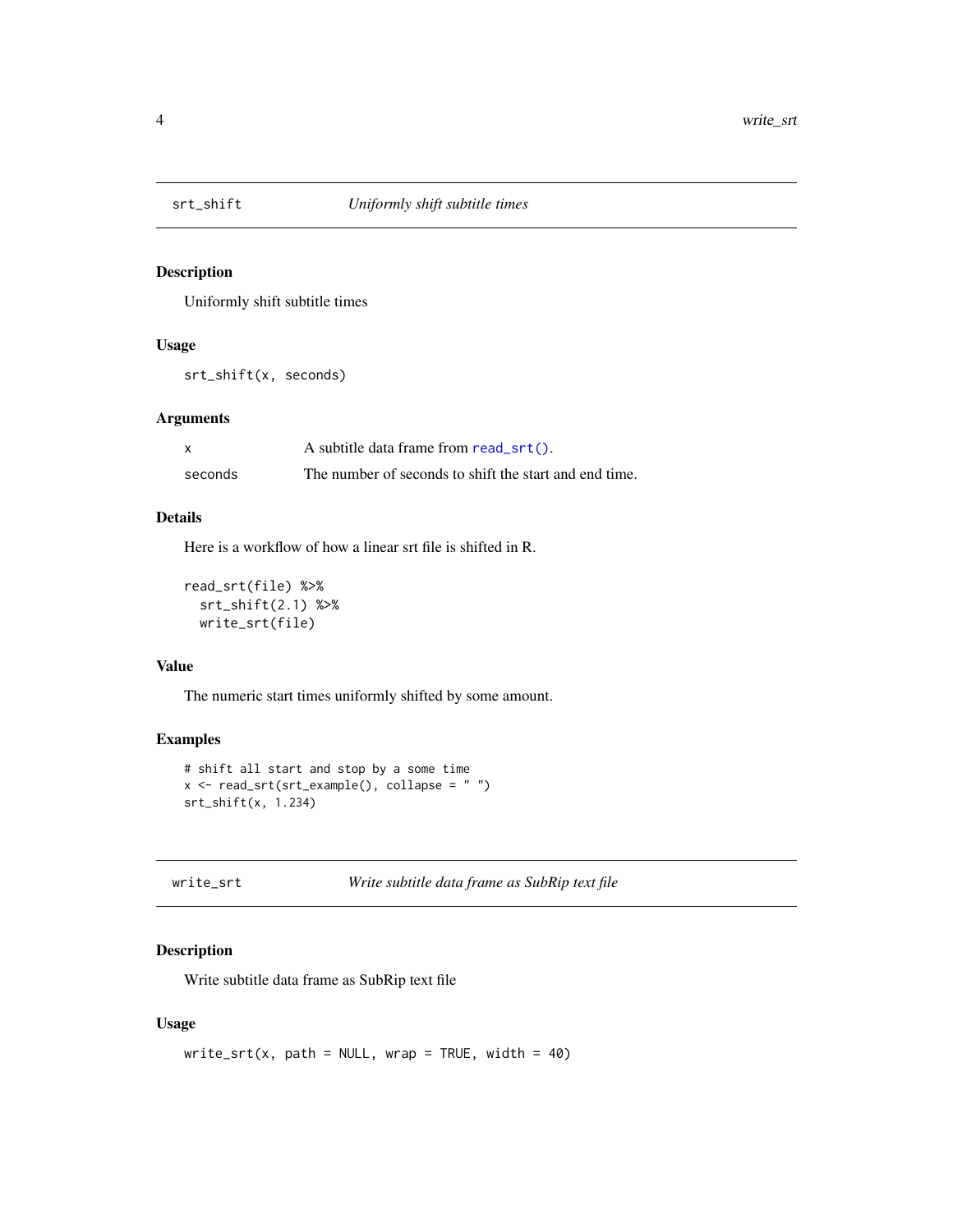#### <span id="page-4-0"></span>write\_srt 5

#### Arguments

| x     | A subtitle data frame from read_srt().               |
|-------|------------------------------------------------------|
| path  | File or connection to write to.                      |
| wrap  | If TRUE (default), subtitle lines will be wrapped.   |
| width | If wrap is TRUE, the width of each wrapped subtitle. |

#### Details

The SubRip text files format subtitles with four components separated by a blank line:

- 1. A numeric counter identifying each sequential subtitle
- 2. The time that the subtitle should appear on the screen, followed by --> and the time it should disappear
- 3. Subtitle text itself on one or more lines
- 4. A blank line containing no text, indicating the end of this subtitle

#### Value

The path to the written file, invisibly.

#### Examples

```
# read and write without line breaks
x \leftarrow \text{read\_srt}(\text{str\_example}(), \text{ collapse} = "")write_srt(x, tempfile(fileext = ".srt"), wrap = FALSE)
```